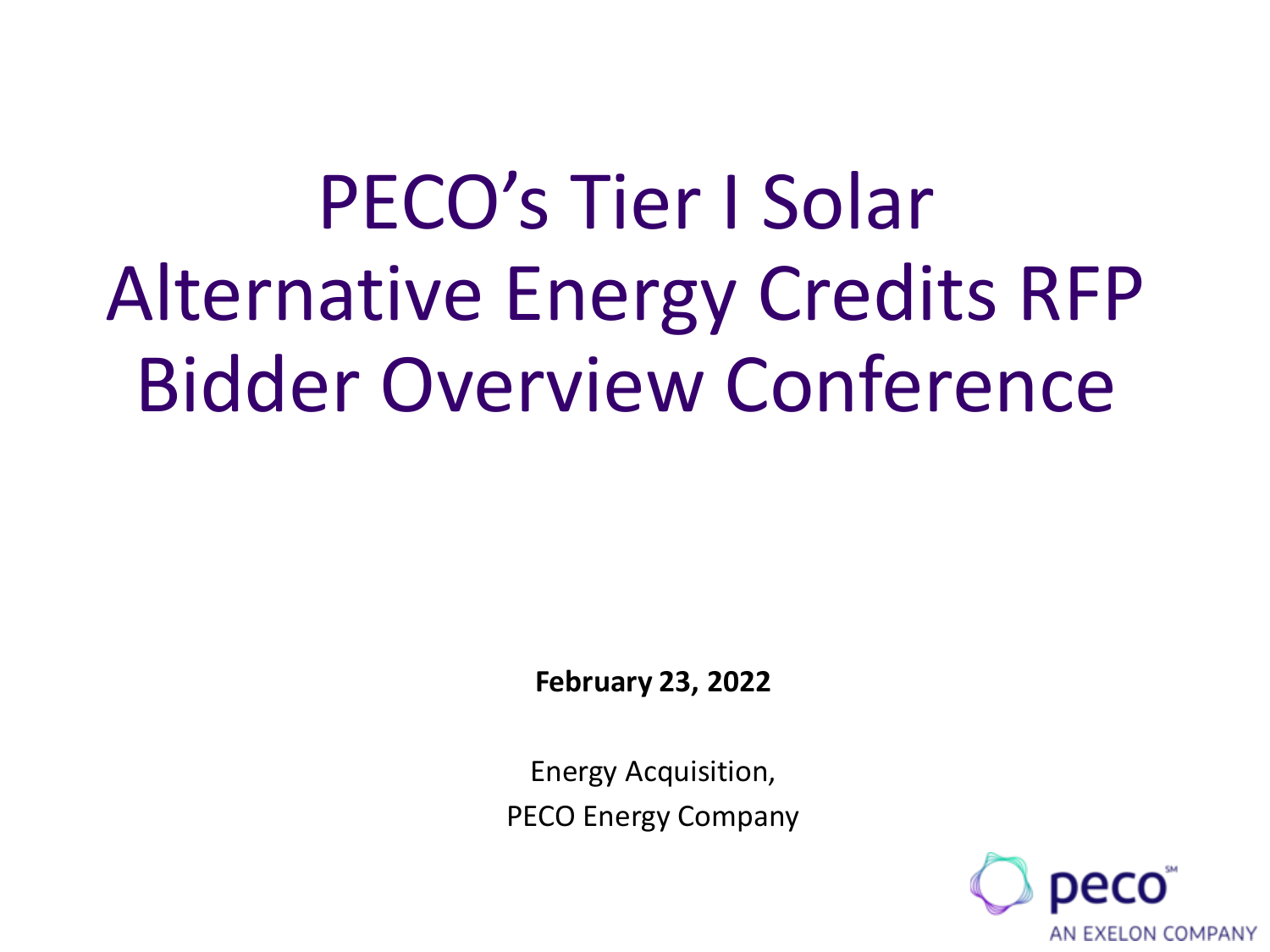## Disclaimer

Any statements herein describing or referring to documents and agreements are summaries only, and are qualified in their entirety by reference to such governing documents.

These governing documents are:

- Commission Opinion and Order related to PECO's Fifth Default Service Program ("DSP V") in Docket No. P-2020-3019290 and dated December 3, 2020
- PECO Energy Company Request for Proposals To Supply Solar Alternative Energy Credits In Compliance With Pennsylvania's Alternative Energy Portfolio Standards Act
- Forms of Solar Alternative Energy Credits Purchase and Sale Agreement (Project and Aggregator Versions)

Please see the RFP website for complete documentation. This presentation will be posted after this Bidder Conference. [www.peco.com/solarrfp](http://www.peco.com/solarrfp)

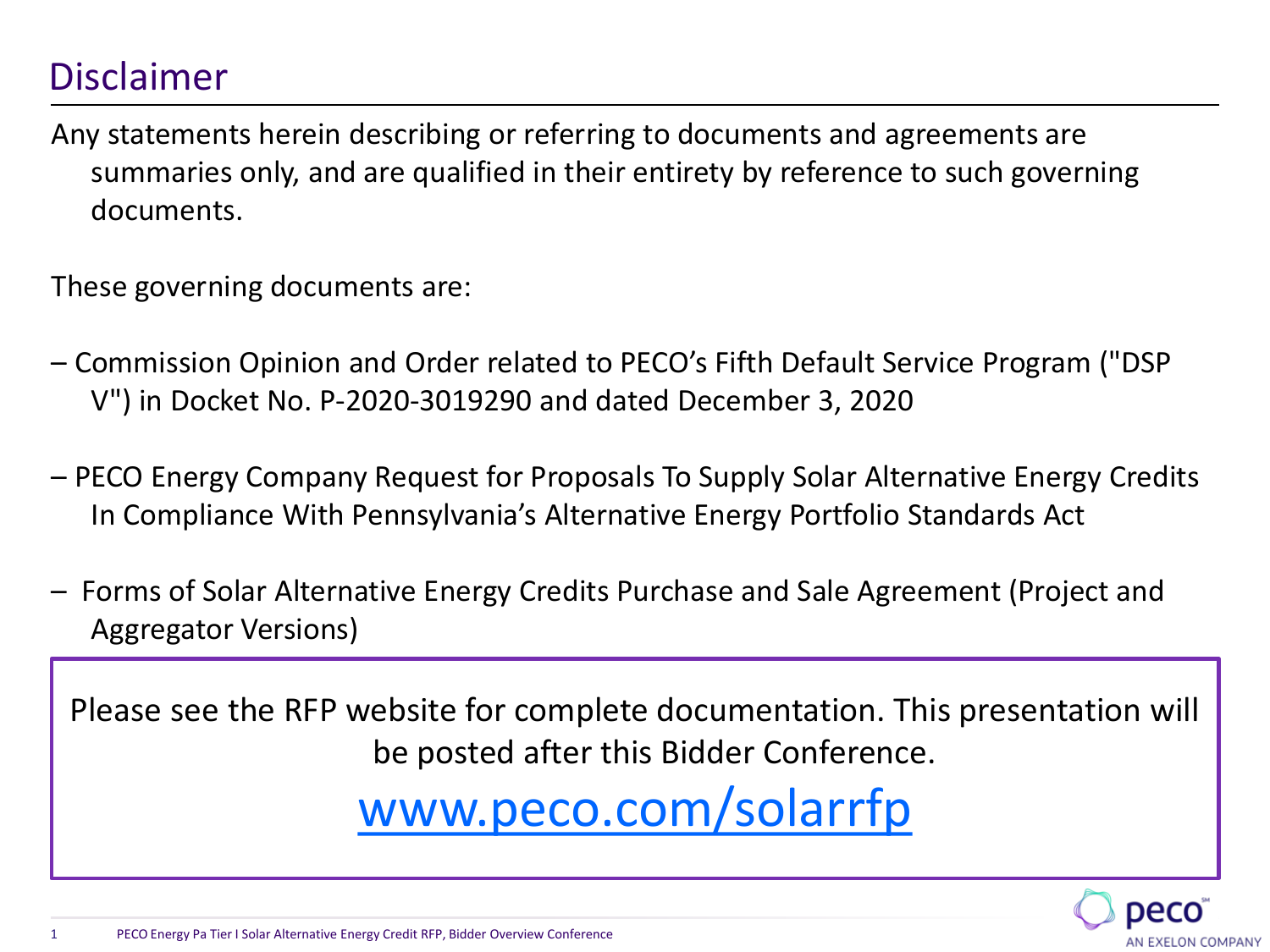### Black & Veatch is the RFP Monitor

The RFP Process will be managed by PECO. PECO has hired Black & Veatch as the RFP Monitor for this procurement.

The RFP Monitor will perform the following activities described in the RFP rules:

- work with PECO to plan and promote the RFP
- prepare a solar AEC market benchmarking analysis and provide it to the Office of Consumer Advocate ("OCA") and the Office of Small Business Advocate ("OSBA") (if they so desire) on a confidential basis five (5) days ahead of April 20 (Bid Due Date)
- receive bidder Applications and work with PECO to review Applications and to Qualify bidders
- receive and open all Bid Proposals, then rank proposals by price and Contract Amount.
- upon completion of the evaluation of Bid Proposals, prepare a report of the RFP results in consultation with PECO, summarizing the bidder qualification process and the Bid Proposals and identifying the successful and unsuccessful bidders, along with successful and unsuccessful Bid Proposals
- submit the report of the RFP results to the PA Public Utility Commission for their review and approval of the RFP

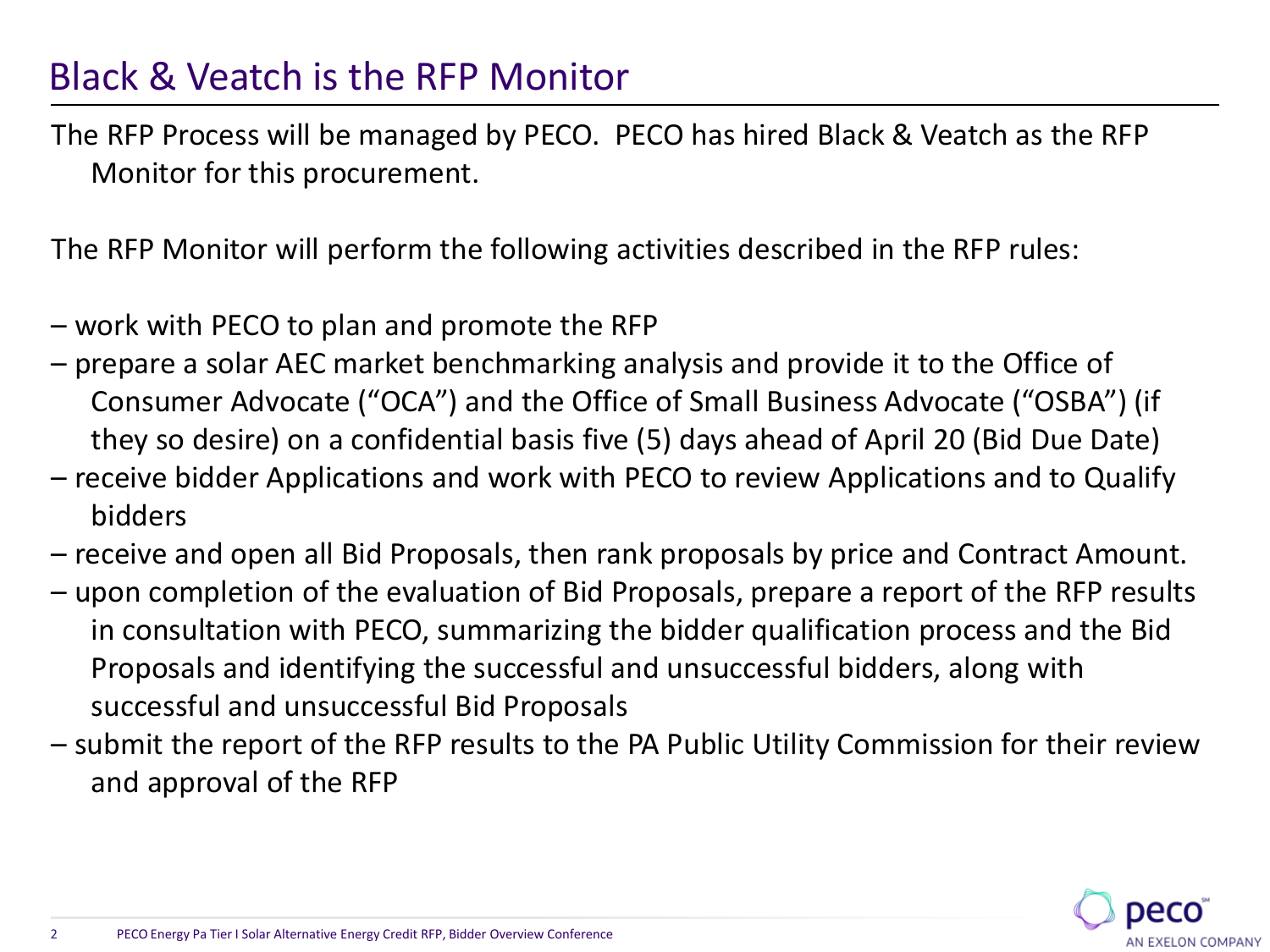## Overview – PECO's Procurement Program for Tier 1 Solar AECs

Under its PA PUC-approved fifth Default Service Program (DSP V), PECO will procure 16,000 Pennsylvania Tier I Solar Alternative Energy Credits (AECs) annually, under tenyear purchase agreements, to meet part of its Alternative Energy Portfolio Standard (AEPS) obligations as a default service provider

Details about the Pa AEPS Program can be found at this website: [Pennsylvania Alternative Energy Portfolio Standard Program \(pennaeps.com\)](https://pennaeps.com/)

PECO's program is divided into 2021 and 2022 parts, each having an RFP followed by a Standard Offer to Purchase stage.

In the RFP stage, 4,000 solar AECs per year are purchased on a least-cost basis from solar resources located anywhere in Pennsylvania. In the Standard Offer stage, an additional 4,000 solar AECs per year will be purchased at the offer price per AEC which is based on the weighted average winning price from the RFP and the solar resources must be located in the PECO Energy Service area.

The weighted average winning RFP price from the 2021 RFP was \$34.07/solar AEC.

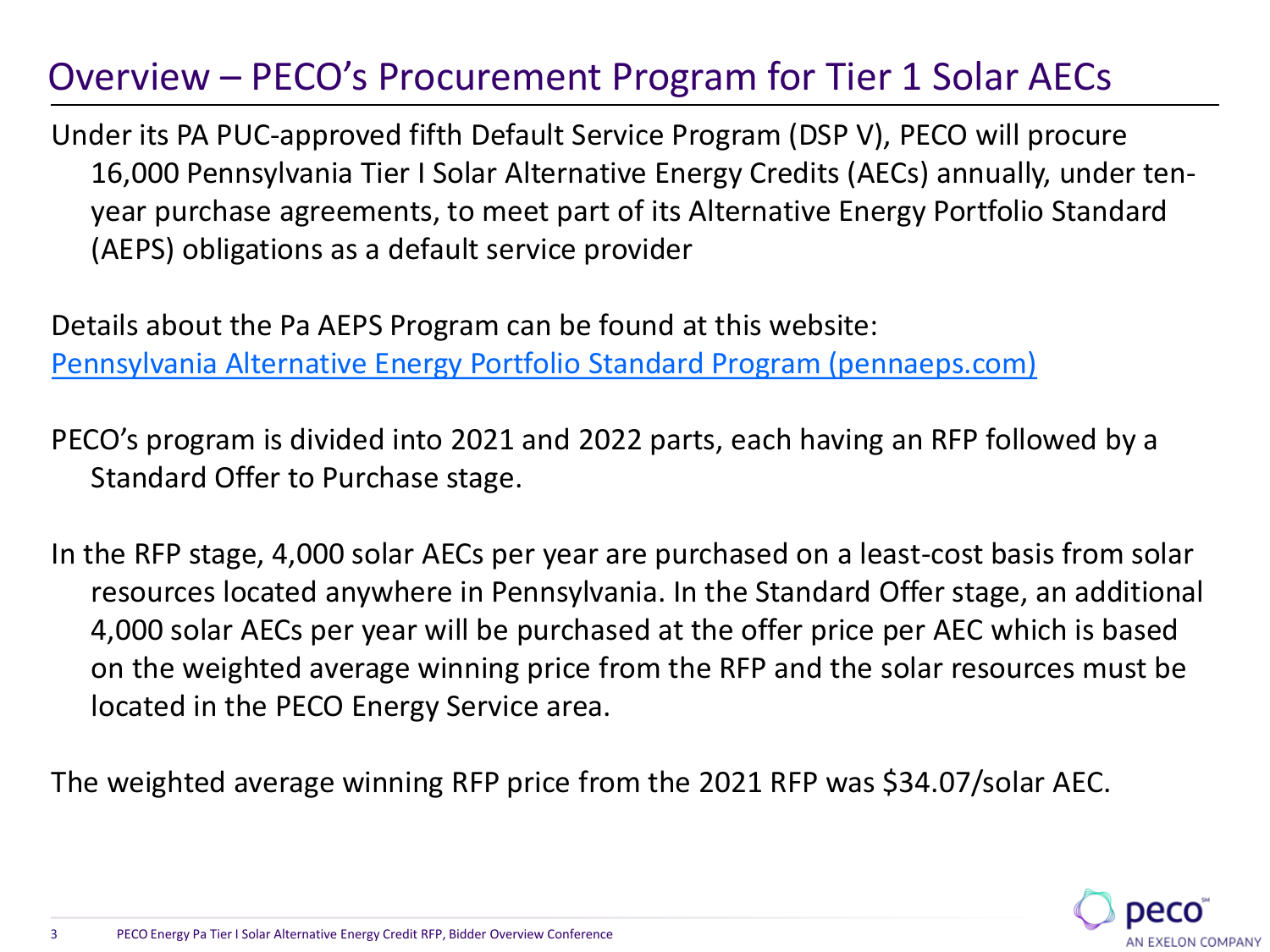## Key Date Schedule for this RFP

•RFP Overview Conference – February 23, 2022 •Non-binding Notice of Intent to Bid Due – March 7, 2022 •Bidder Inquiries Deadline (5:00pm EST) – March 14, 2022 •Final Publication of Responses to Inquiries – March 21, 2022 •Bidder Applications Due Date – The April 5, 2022 •Notification of Bidder Qualification – The April15, 2022 •Bid Proposal Due Date – April 20, 2022

•Notification of Selected Bidders – May 5, 2022

•Execution of AEC Purchase and Sale Agreements – May 20, 2022

We will cover these activities in subsequent slides.

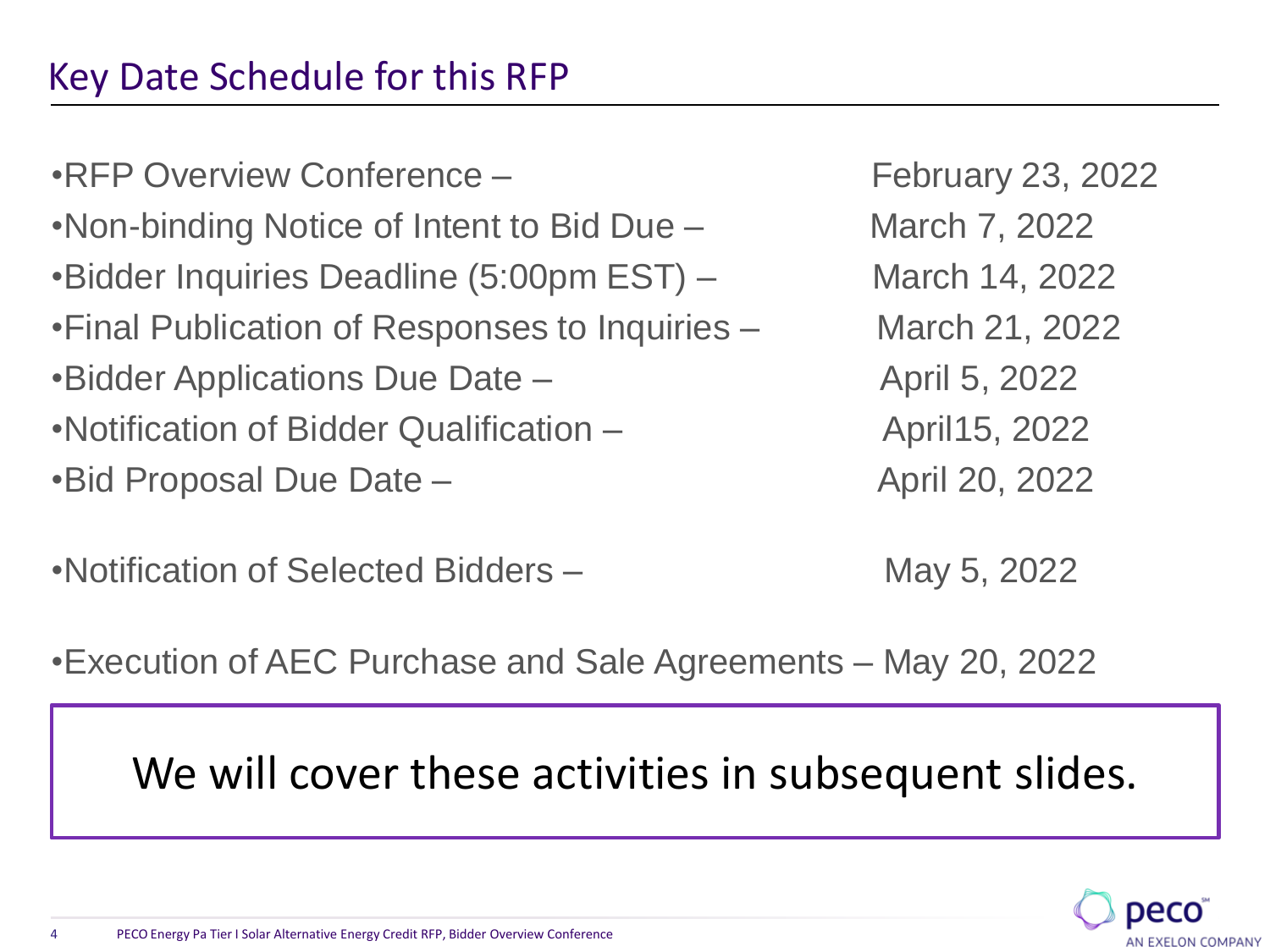Non-binding Notice of Intent to Bid Due – March 7, 2022

Complete and send electronic copy to PECO at [PECOSolar@exeloncorp.com](mailto:PECOSolar@exeloncorp.com)

Link to form on [www.peco.com/solarrfp](http://www.peco.com/solarrfp)

Short form that contains:

Name of facility and brief description (n/a for aggregators); Legal name and contact information of Bidder; Signed by officer or authorized representative of Bidder.

It is **essential** to get your Notice of Intent to Bid form to PECO by Mar 7 to continue in the RFP process.

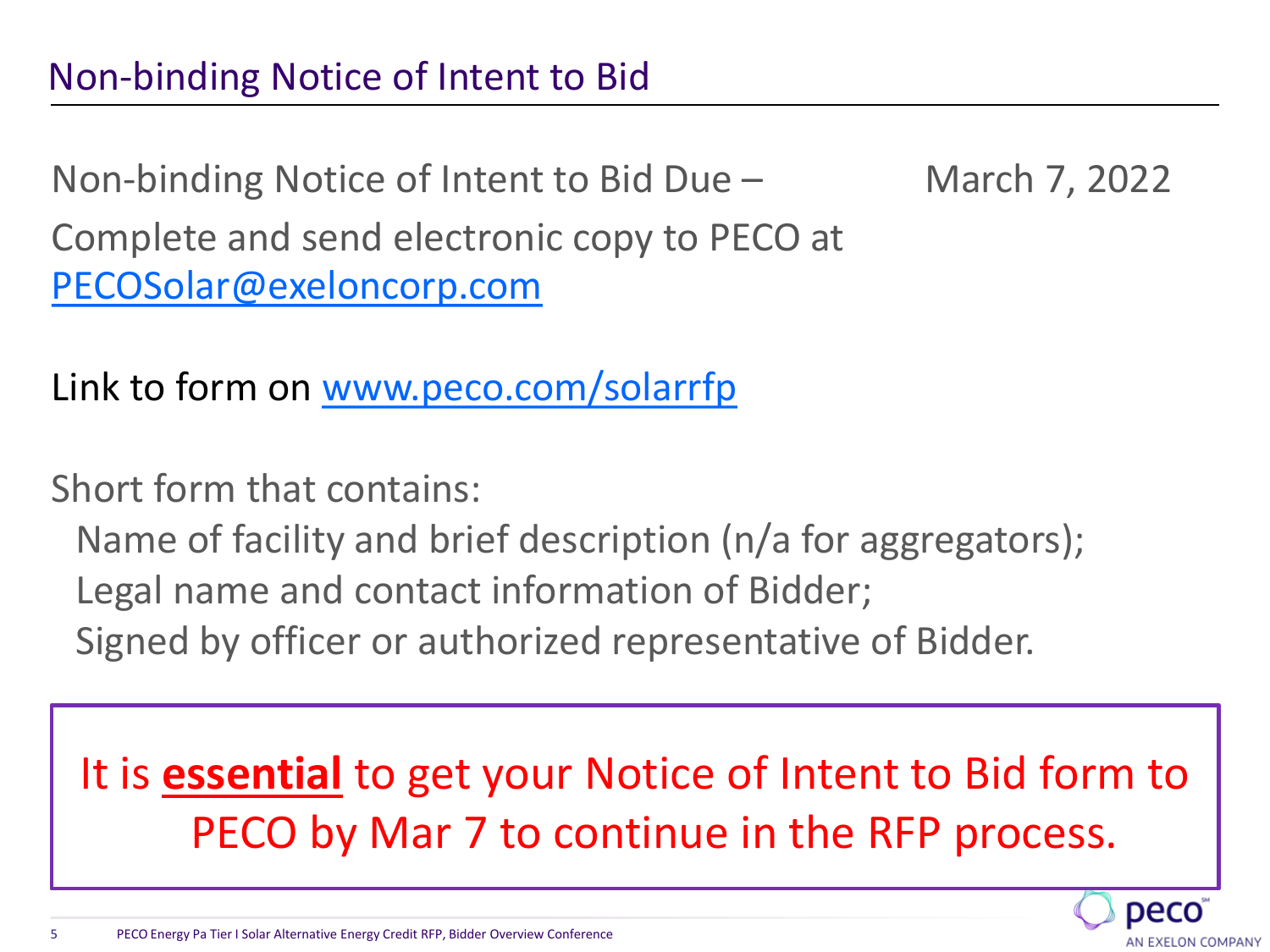Bidder Inquiries Deadline (5:00pm EST) – March 14, 2022

Send your RFP-related questions to PECO at [PECOSolar@exeloncorp.com](mailto:PECOSolar@exeloncorp.com)

Q&As are maintained on [www.peco.com/solarrfp](http://www.peco.com/solarrfp) and locked down on March 21.

We protect the identity of the organization asking the question.

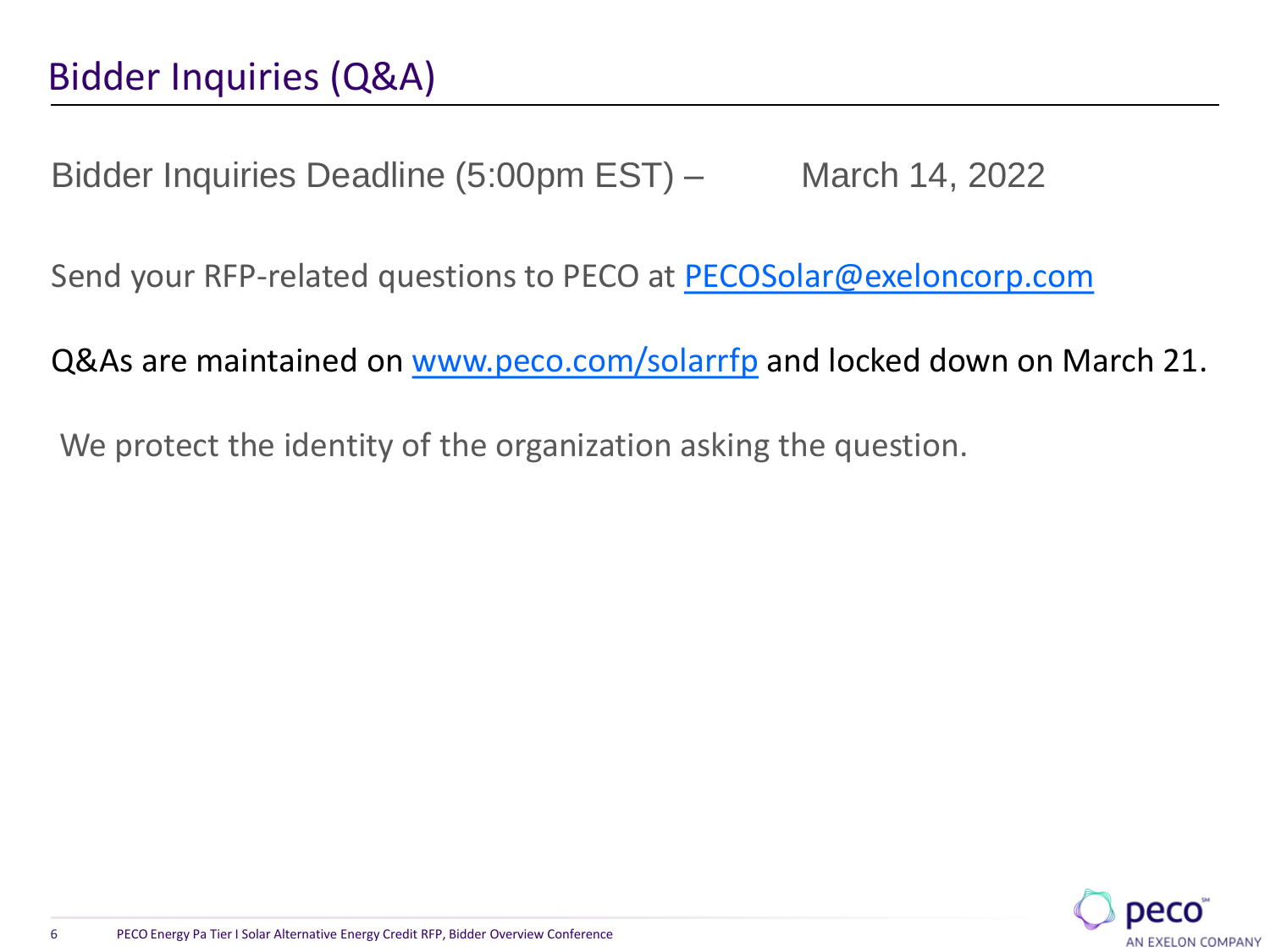Bidder Applications Due Date – April 5, 2022

Send your Bidder Applications electronically to Black & Veatch at [PECOSolarRFP@bv.com](mailto:PECOSolarRFP@bv.com)

Use the Form of Bidder Application on [www.peco.com/solarrfp](http://www.peco.com/solarrfp)

If you are bidding as a Facility (operating or under development), complete Sections 1 through 7, which describe the facility, development information, financing, etc.

If you are bidding as an Aggregator, you skip Sections  $1 - 7$  and complete Section 8 about your Aggregation business plan.

All complete Section 9, Bidder information.

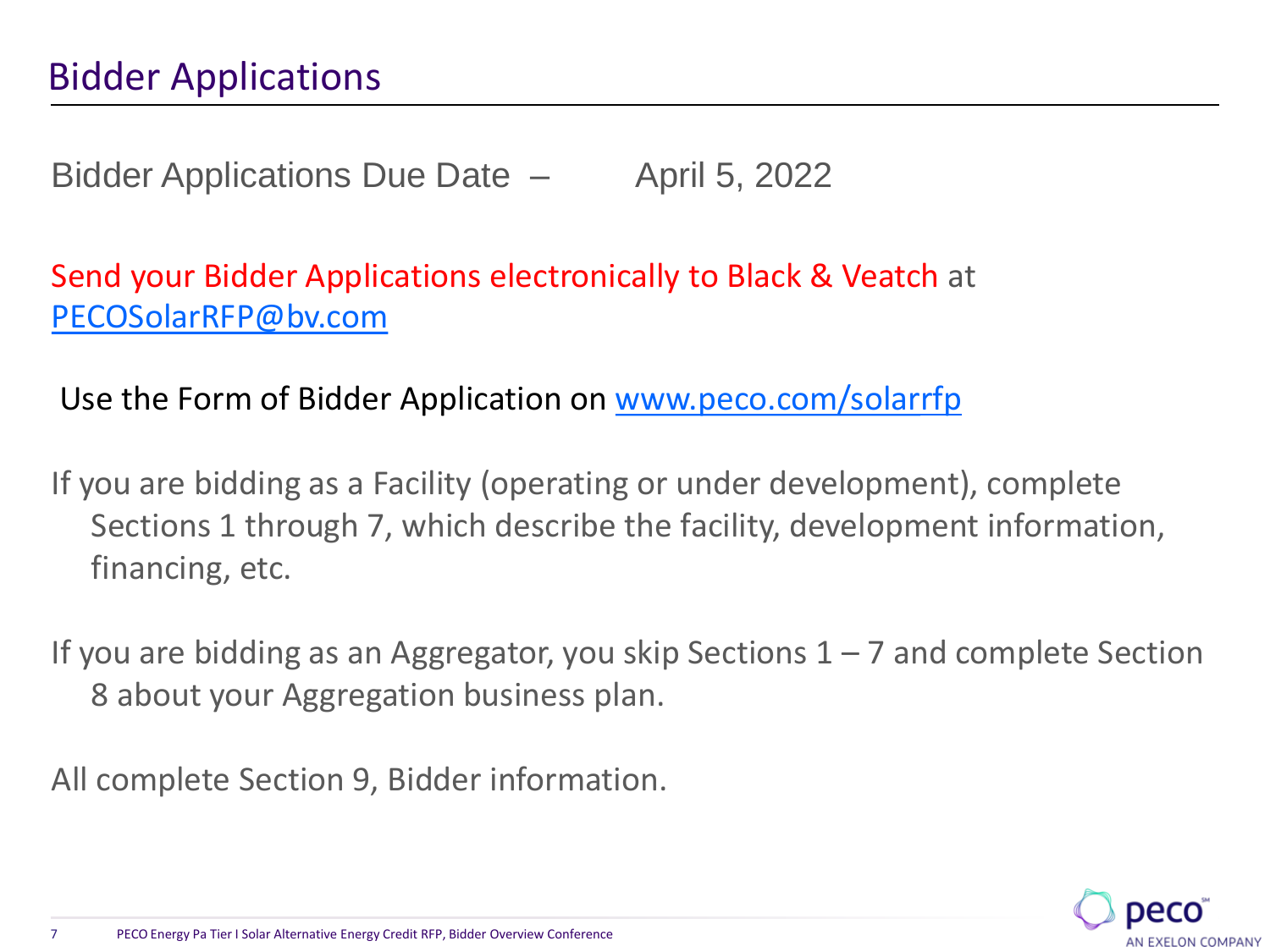## Facility-based Bidder Applications – Sections 1-7

#### **Section 1. Facility Information.**

Address of the Facility and legal description of the Facility site

Basis for certification of Facility as an Alternative Energy System, including description of the electric generation process at the Facility

Nameplate capacity and anticipated annual energy output of the Facility

Major equipment, with specifications

Impact Assessment studies (e.g., environmental reports)

Interconnection Status

Plans for use or sale of generation from the Facility

Anticipated useful life of the Facility

Site layout plan and one-line diagrams showing electric generation and any collection and delivery to a Host or, if applicable, delivery point for PJM (or delivery into another delivery point in Pennsylvania if not in PJM).

#### **Section 2. Project Schedule.**

For a Facility in development, provide a project milestone schedule which should include milestone dates for site control, facility construction, equipment supply and delivery, permitting, interconnection, financing, commissioning, and commercial operation.

**Section 3. Property Rights.** Describe bidder's level of Site Control (including easements and rights-ofway) and provide documentation of Bidder's rights to the property on which the Facility is (or will be) located, including and conditions or limitations upon use affecting those rights, including any rights necessary to interconnect with the Grid. Decc 8

AN EXELON COMPANY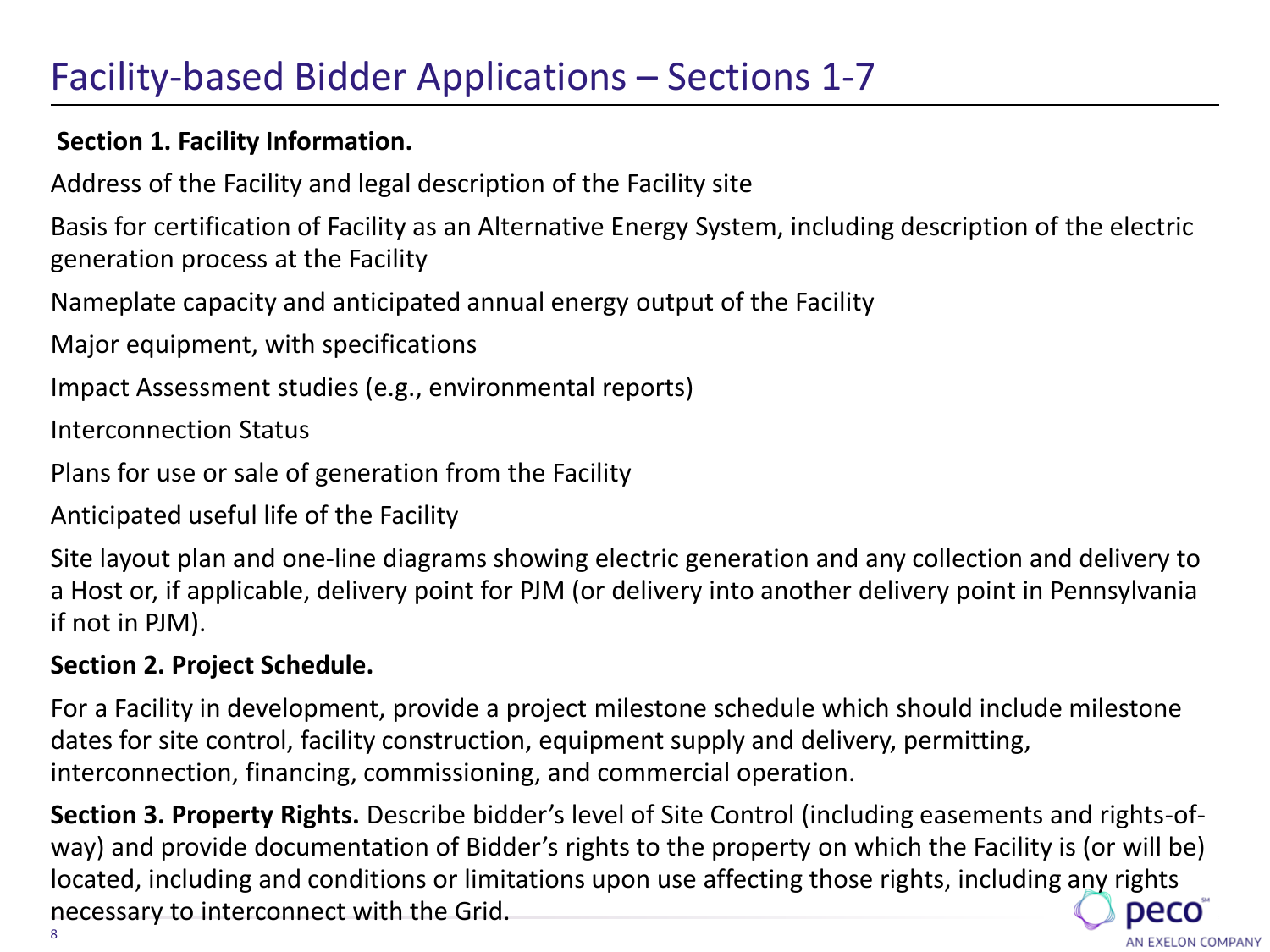#### **Section 4. Permits and Government Approvals**.

List all federal, state and local permits or approvals required for the Facility, including (i) permit or approval status; (ii) date of issue or expected date of issue; and (iii) expected expiration date. Bidder shall provide copies of all permits and approvals, applications, and relevant associated correspondence.

#### **Section 5. Contracts.**

Describe all contracts or agreements necessary for development and commercial operation of the Facility and the status of such contracts or agreements, including: Contracts for sale of generation or AECs from the Facility. Equipment supply agreements; Equipment warranty agreements; Any EPC Agreement; Any Operations and Maintenance Agreements; Any agreement with a Host Section

#### **6. Interconnection.**

Describe in detail the status of any connection of the Facility to its Host or to PJM, including: (i) any interconnection point; (ii) the status of any interconnection agreement or request for interconnection agreement and anticipated date for execution; (iii) the status of any interconnection studies (e.g., Feasibility, System Impact), or (iv) the satisfaction (or anticipated satisfaction) of applicable net metering requirements. Bidder shall attach correspondence documenting any interconnection status of the Facility and the method by which electricity from the Facility will be measured for purposes of PJM GATS.

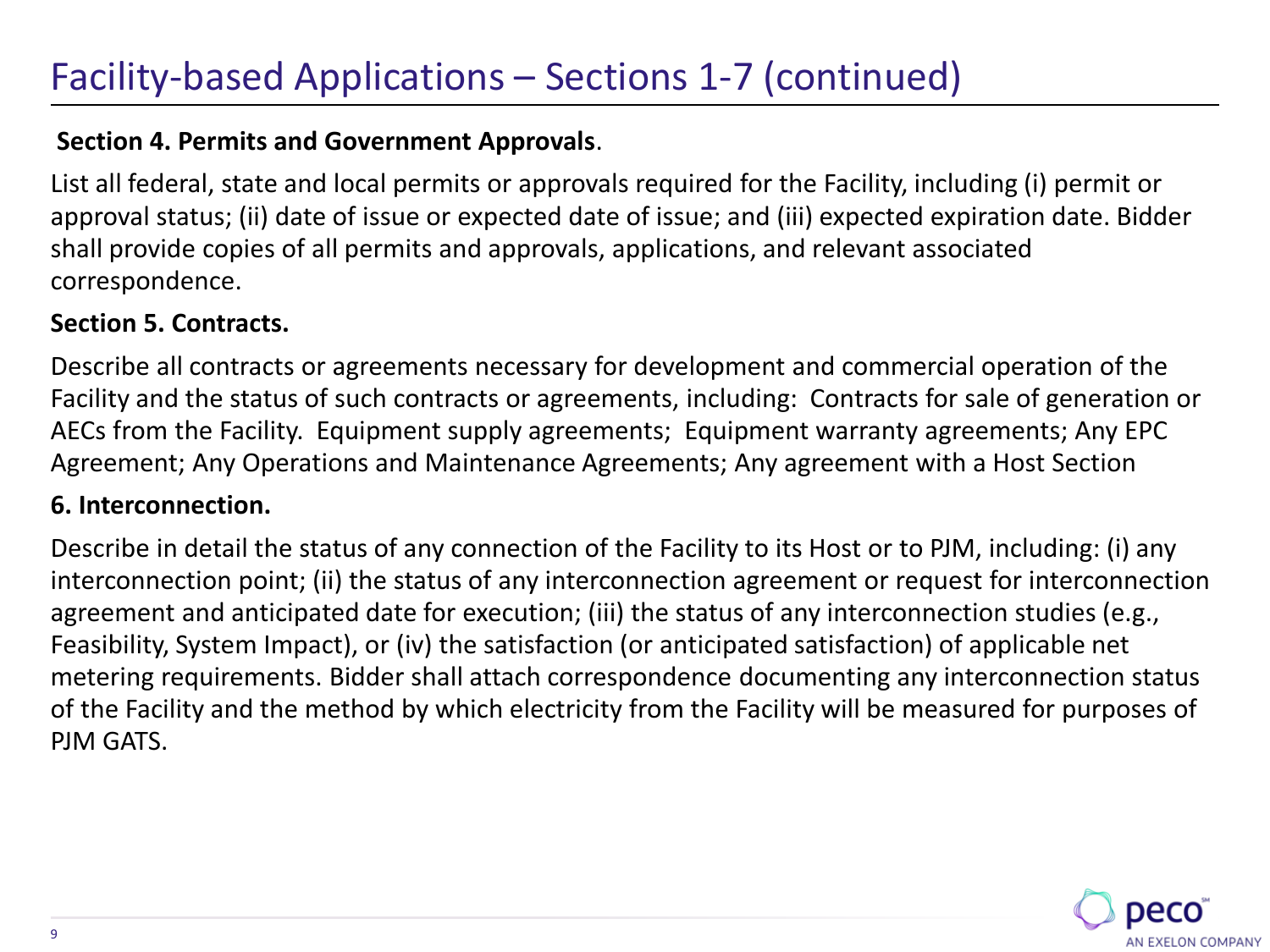#### **Section 7. Facility Financing.**

**For new projects,** Bidder shall describe, in detail, the financing structure for the Facility and attach any necessary documentation, including a letter(s) from the institution(s) that will finance the project. A separate letter should be provided for each entity providing financing except in the case in which there is a lead financier authorized to act on behalf of other interests. The letter should include the following: The name of the financial institution. The contact information for the person preparing the letter. The structure of any proposed financing (confidential information such as proposed financing costs need not be disclosed). A statement to the effect that the financier(s) have reviewed project pro forma statements. A statement to the effect that the financier(s) have reviewed the form Alternative Energy Credit Purchase and Sale Agreement. A statement to the effect that the financier(s) have reviewed the bidder's offer to the Company, including pricing terms. A statement to the effect that the financier(s) has a strong interest in financing the project. A statement confirming that financing will be finalized within sixty (60) days of executing the AEC Purchase and Sale Agreement. The letter(s) shall not be interpreted to constitute an irrevocable commitment to finance, unless otherwise stated in the letter(s). Rather, the letter (s) will be used by PECO to assess the likelihood that the project can be completed on the schedule and as the price proposed by the bidder. PECO may, at its discretion, contact the person and institution listed in the letter to verify the information presented. By submitting a bid, bidder acknowledges PECO's right to contact the listed institution and person. PECO reserves the right to reject any bid for which it is unable to confirm information presented in the letter(s).

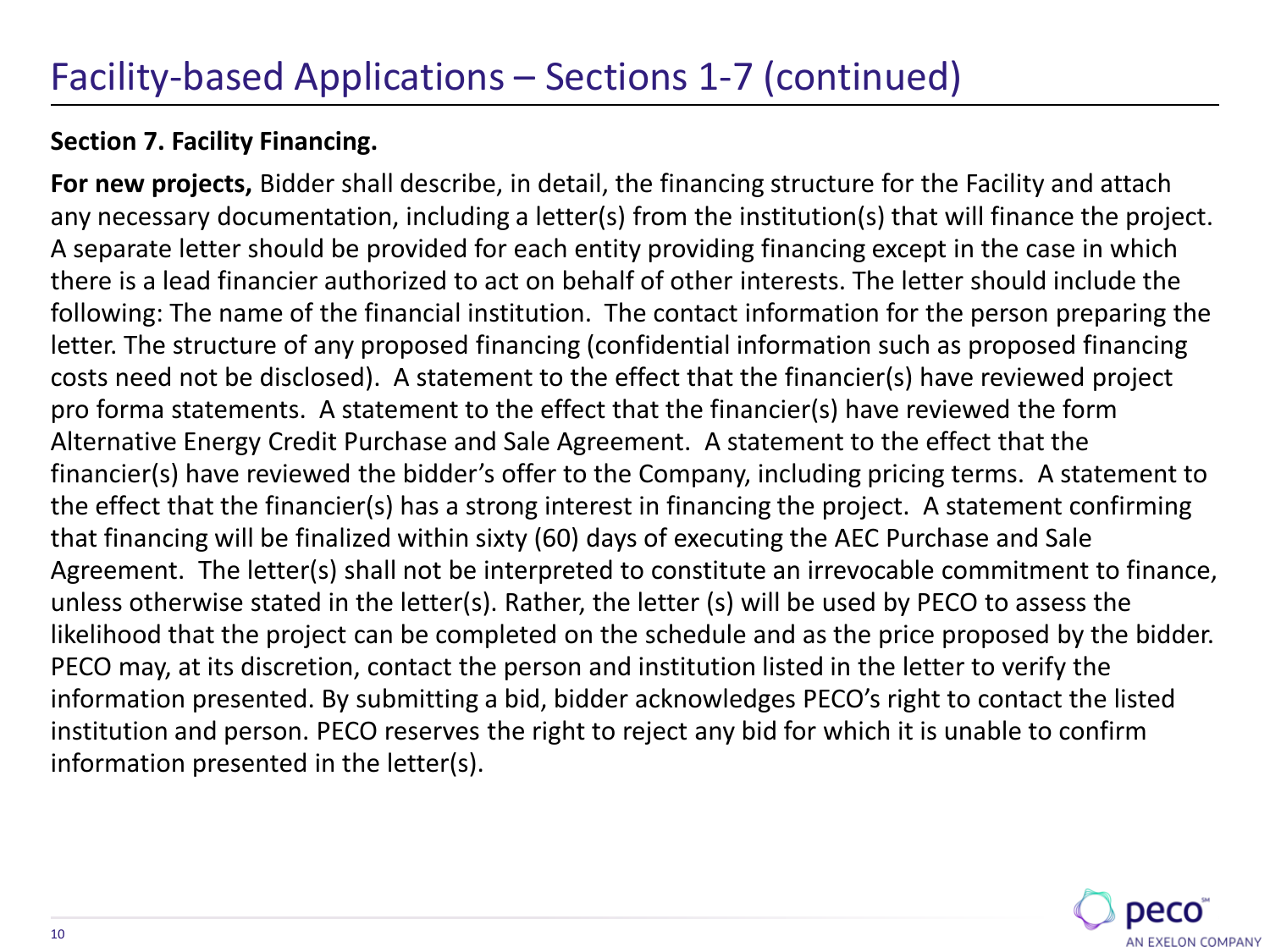**Section 8. Aggregator Bidder Business Plan.** 

Provide the following information:

Business Plan for how Bidder intends to acquire and deliver the maximum Contract Amount bid and to be delivered over the ten-year term.

Documentation of sufficient management and other personnel experienced in the business if aggregating AECs for resale, including the purchase and sale of at least 700 Tier 1 solar AECs in Pennsylvania in the calendar year preceding PECO's RFP, i.e. 2021

Documentation of sufficient financing for aggregation and provision of the Contract Amount of AECs.

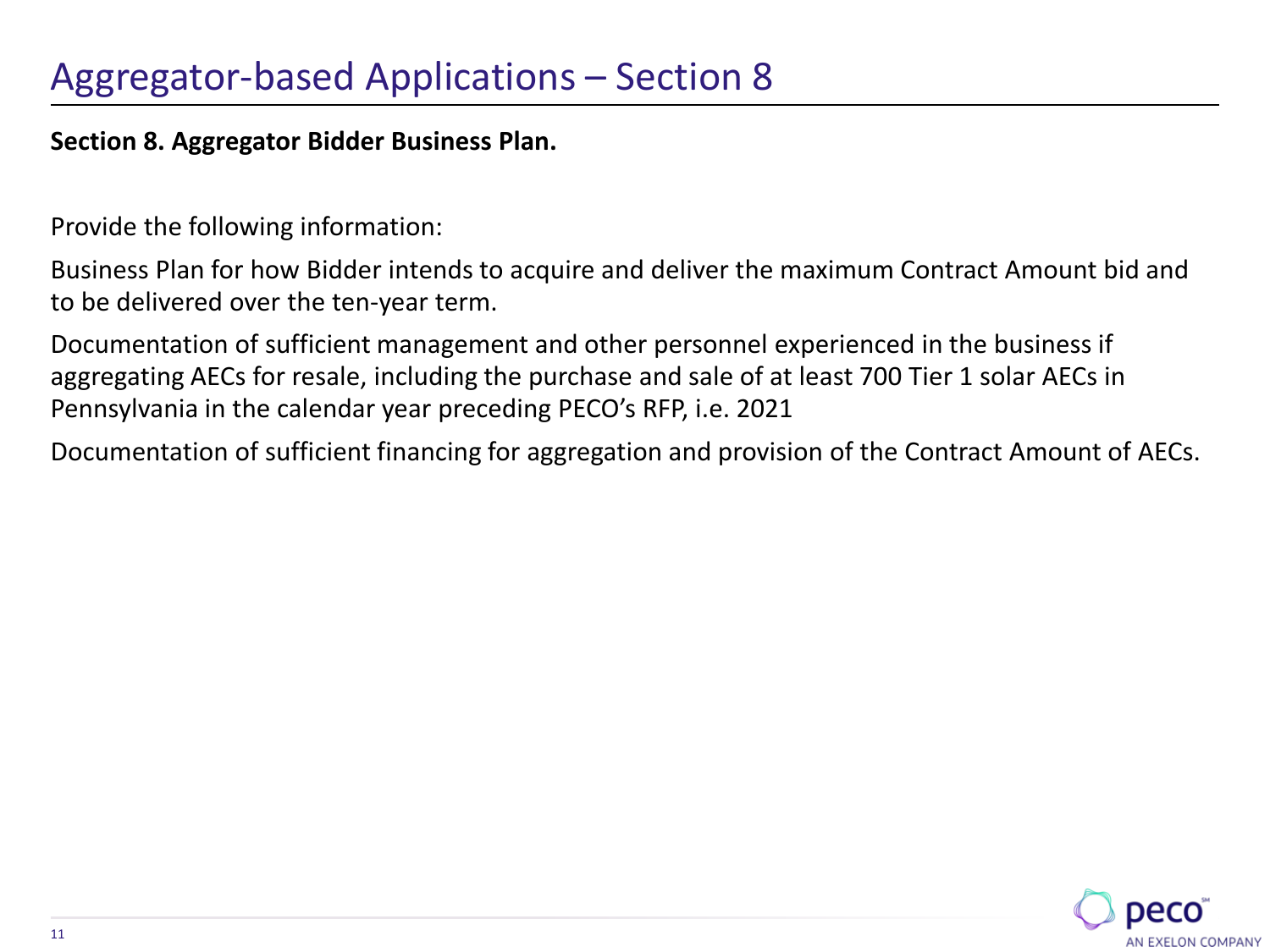#### **Section 9. Bidder Information.**

Provide the following information:

Bidder organizational structure (Corporation, LLC, Partnership) and description of principle business (All bidders)

Description of all ownership interests holding more than 5% of equity in the Facility (including partners, joint venturers), including ultimate corporate parent of each interest (Project bidders)

Description of Bidder management, consultants, and advisors, and their experience in developing, financing, owning and/or operating generating facilities (Project bidders)

Description of Bidder's operational plans and maintenance capabilities (Project bidders)

Description of Bidder's long-term plans for the Facility (Project bidders)

Documentation of Bidder's ability to satisfy AEC Purchase and Sale Agreement terms, including Development and Performance Security requirements (All bidders)

For public companies with an ownership interest in the Facility, copies of the most recent 10-K and 10-Q for each company (Project bidders)

For non-public companies, copies of the most recent audited financial statements and unaudited financial statements (income and balance sheet) for the most recent quarter (Project bidders)AECs.

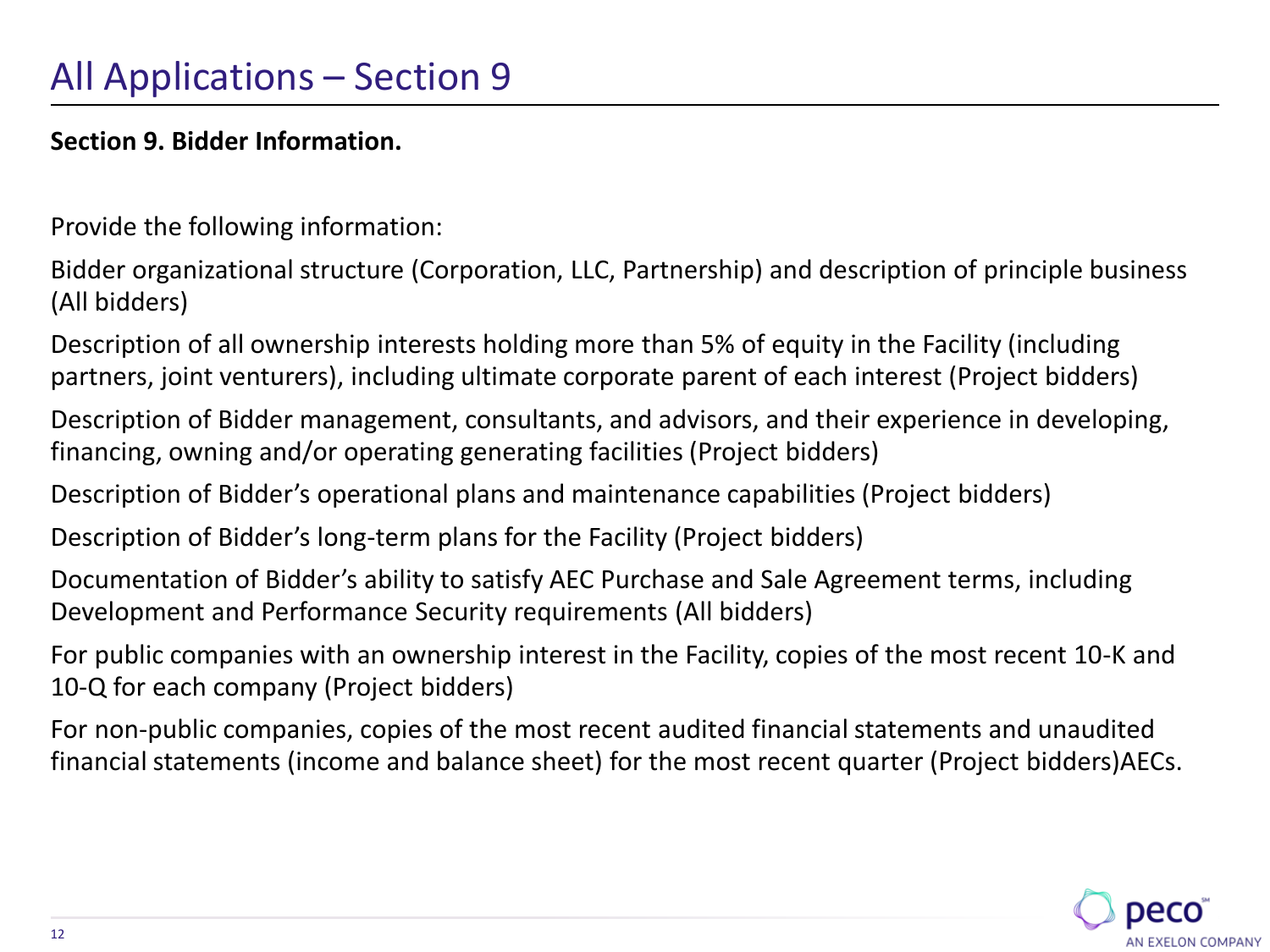#### **Section 9. Bidder Information.**

Provide the following information:

Bidder shall address each of the following specific questions and provide detail with any affirmative answer:

Has Bidder ever defaulted on a contract?

Has Bidder ever not met a contractual delivery date?

Has Bidder ever requested to renegotiate contract pricing in an executed agreement?

Is there any pending litigation relating to Bidder or the Facility?

As Bidder or any Affiliate of Bidder ever filed for bankruptcy?

Bidder shall set forth any additional information Bidder believes should be considered by PECO in evaluating its Application.

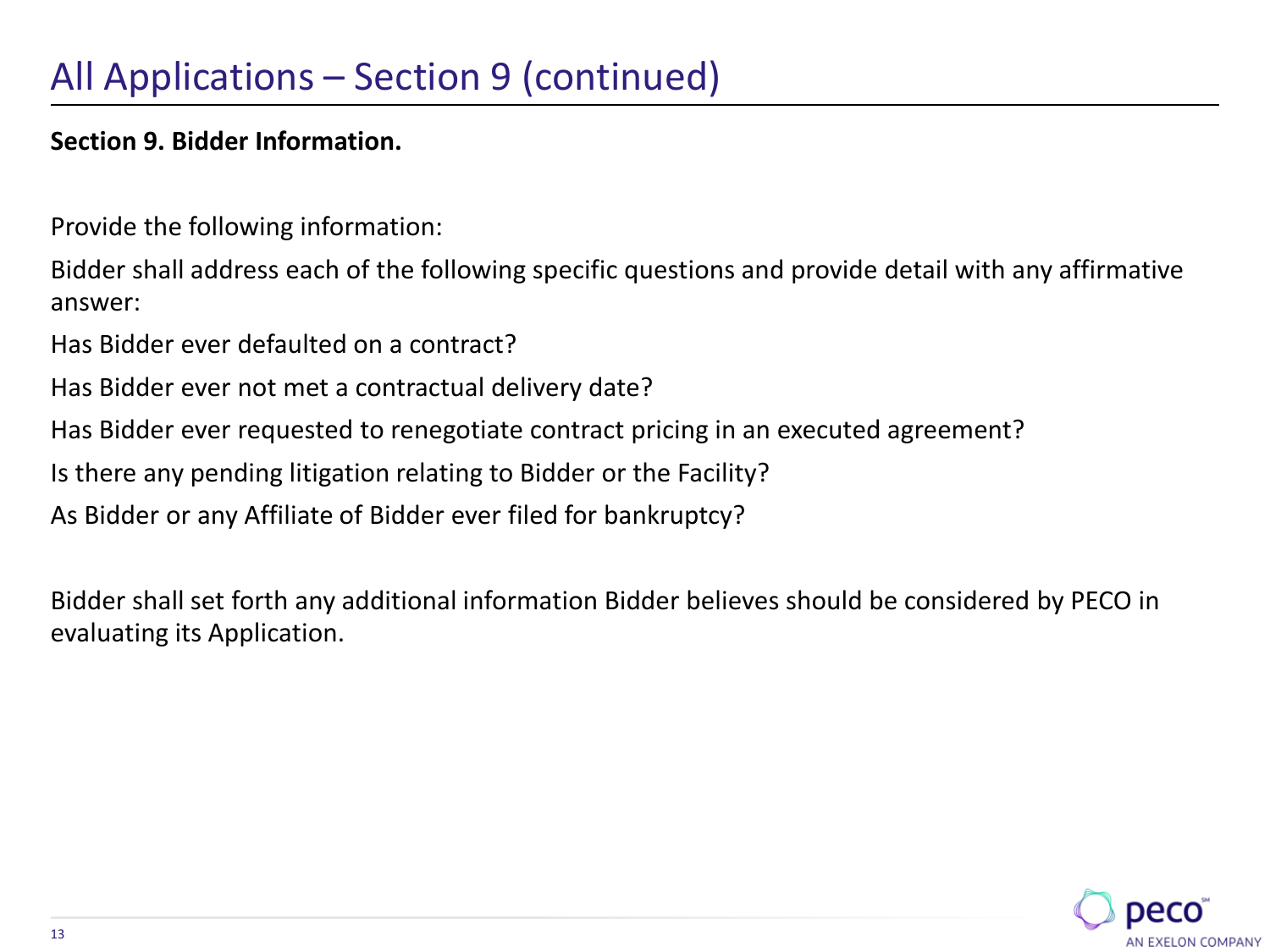## Applications - Bid Deposits and Confidentiality Agreement

**An organization may submit multiple applications, each with its own Bid Form:**

- **One as an Aggregator**
- **One for each facility submitting a bid for each facility**
- **Bid Deposit.** Each Application shall be accompanied by a bid deposit (a "Bid Deposit"), in the form of a certified check, or wire payment, equal to the amount corresponding to the Contract Amount of AECs the applying bidder intends to bid in response to the RFP:

| <b>Contract Amount (AECs)</b> | Bid Deposit (US\$) |
|-------------------------------|--------------------|
| 200 to 1,000                  | \$10,000           |
| 1,001 to 2,000                | \$20,000           |
| 2,001 to 3,000                | \$30,000           |
| 3,001 to 4,000                | \$40,000           |

• **Confidentiality Agreement.** All Bidder Applications shall include a pdf of the Confidentiality Agreement (link on www.peco.com/solarrfp) executed by the bidder. PECO will execute and return a copy of the fully executed Confidentiality Agreement.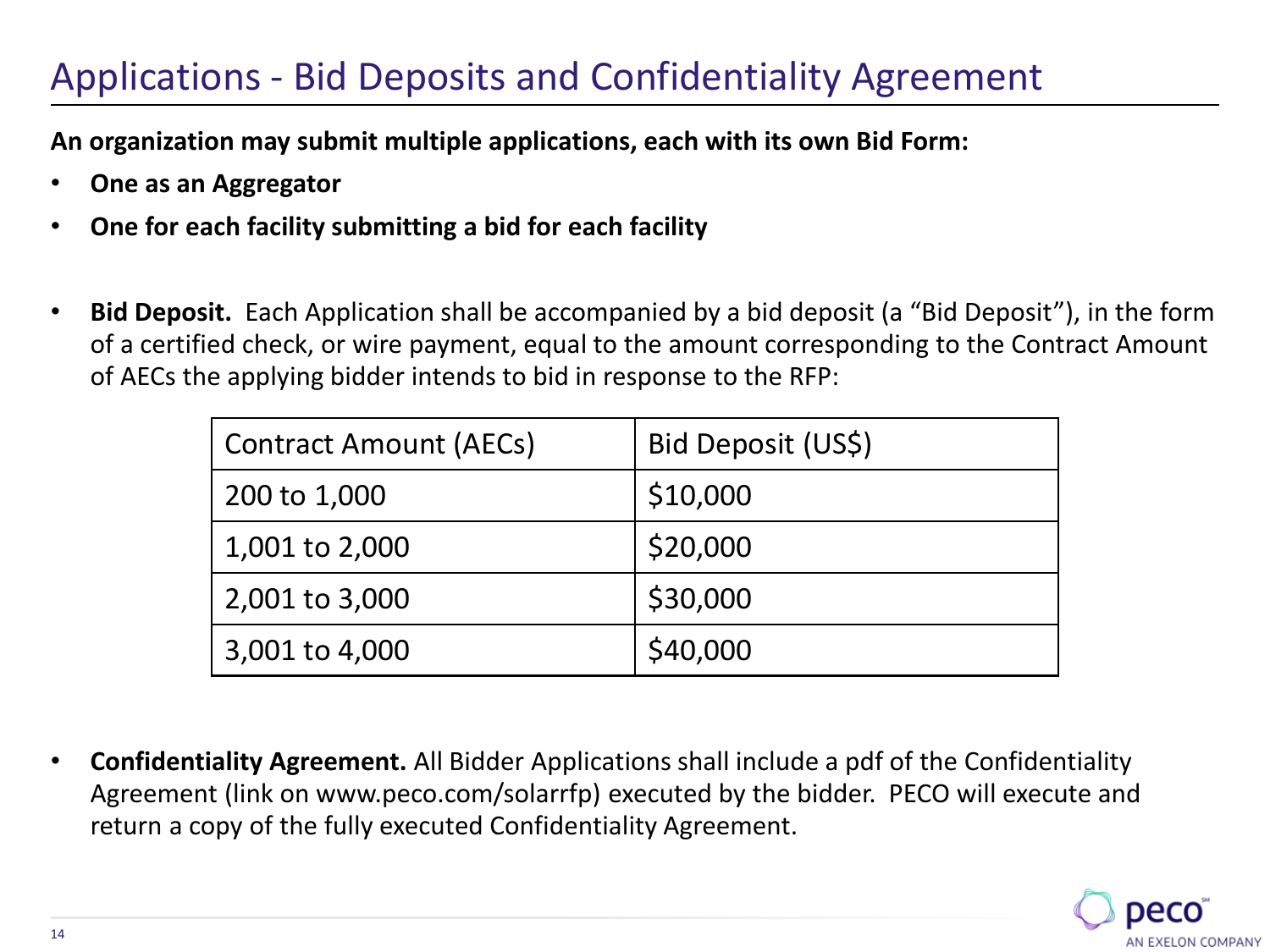## Complete Application

#### **Applications received by Black & Veatch will be deemed to be complete when the following are received (all documents are on www.peco.com/solarrfp):**

- RFP Bidder Application Checklist, complete and signed
- Bidder-Executed Confidentiality Agreement
- Bid Deposit (submitted to PECO via wire payment only)
- Bidder Application

Black & Veatch may contact the Bidder to clarify information submitted or request information required to qualify the bidder.

The results of the Bidder Qualification process will be communicated to bidders by April 15, 2022. PECO/Black & Veatch will provide each bidder with notice of its satisfaction or failure to satisfy the Bidder Qualifications by the date for Notification of Bidder Qualification. In the case of a failure to satisfy the Bidder Qualifications, and explanation will be provided with the Notification.

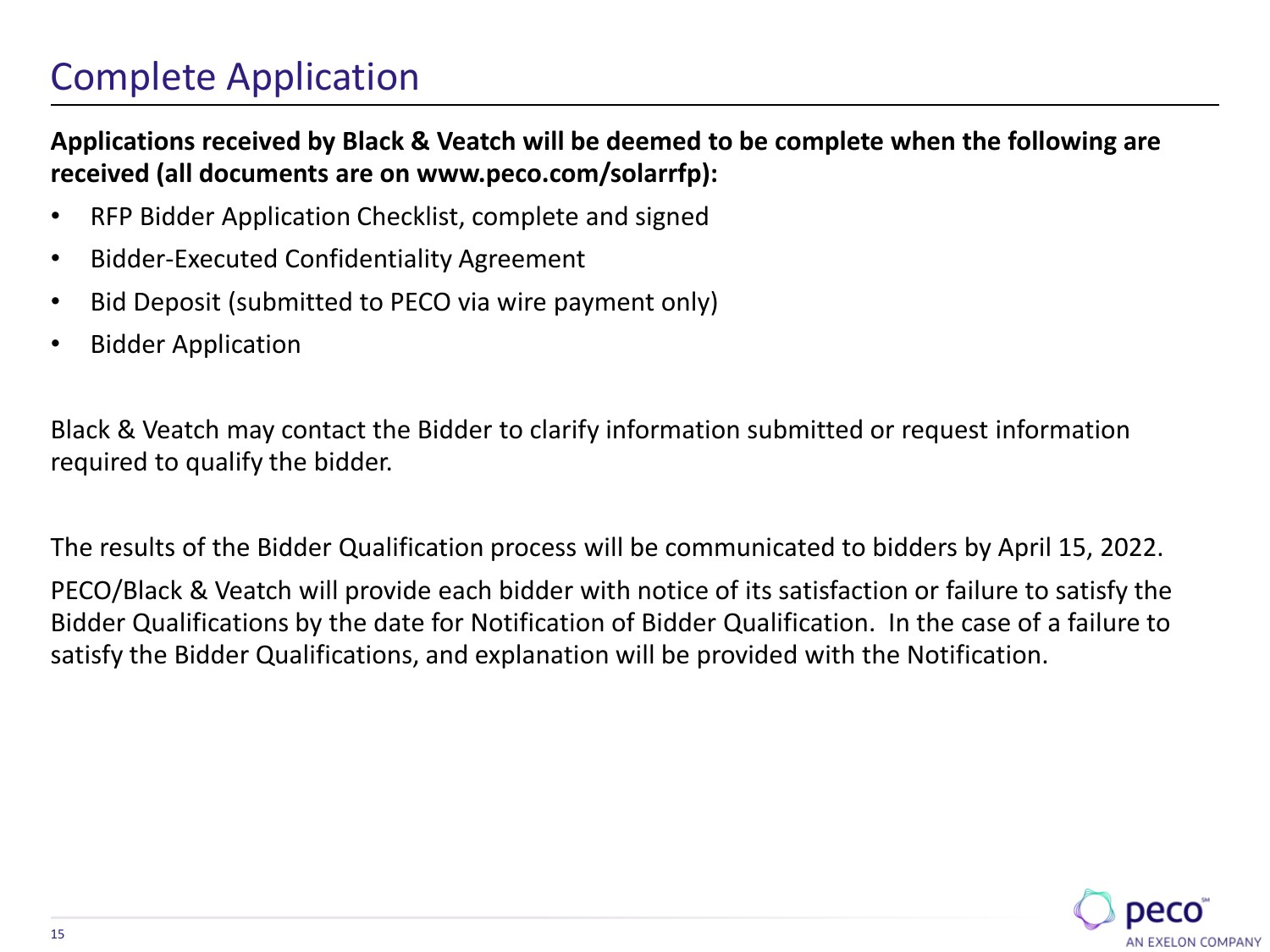**Load Cap.** Per the DPS V Order, a single counterparty is limited to 50% of the procured supply under the program. For this 16,000 AEC, annual program, the 50% load cap would be for contracts totaling 8,000 AECs over the 2021 and 2022 procurements.

**Minimum Contract Amount.** Only Applications in which the bidder intends to propose a Contract Amount equal to or in excess of 200 AECs shall be considered by PECO.

**Bids and Ranking of Bids. Bids will be submitted** All Bid Proposals will consist of a Price per AEC and a Contract Amount (of annual deliveries) and will be opened by the RFP Monitor, who will rank proposals by price and Contract Amount. Bids will be ranked by price. A Bid Proposal offering a larger Contract Amount at the same price as another Bid Proposal will be prioritized over the Bid Proposal offering the lower Contract Amount

• For example, if two bids are received for \$30/AEC and one offers a Contract Amount of 2,000 and the other offers a Contract Amount of 3,000, the offer of 3,000 @\$30 will take priority.

**Multiple Bids.** Bidders will be permitted to submit up to three Bid Proposals for each approved Application, provided that each such Bid Proposal offers Contract Amounts at different prices. Multiple bids must be structured in a way that, should all bids win, the facility or aggregator is capable of delivering the total of Contract Amounts offered.

• For example, a facility capable of selling 4,000 AECs to PECO may offer Bid Proposals of 1,000 AECs @ \$30; 2,200 AECs @\$33; and 800 AECs @\$35. The 200 AEC minimum contract amount would apply to each of the three Bid Proposals.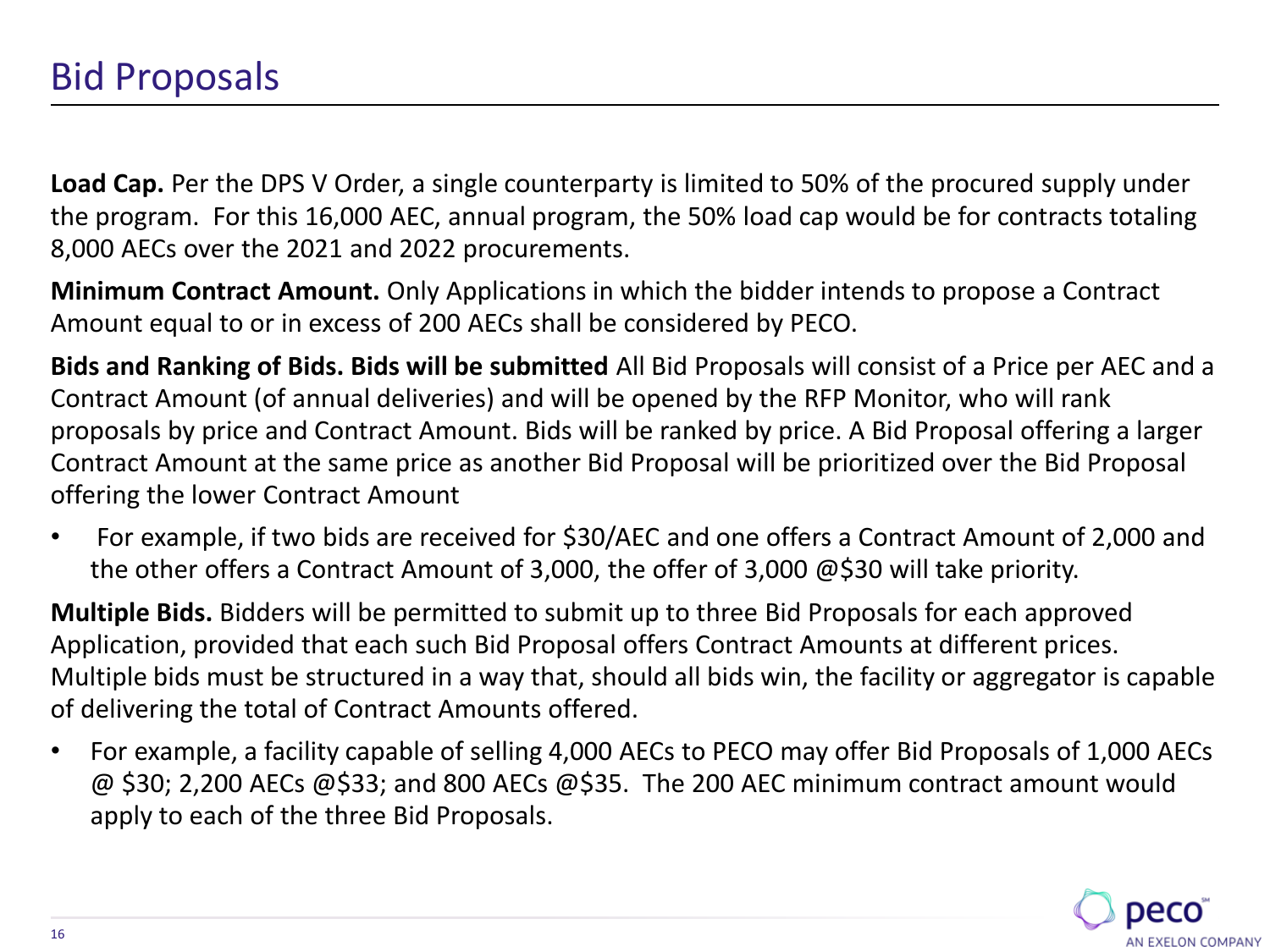**Determination of Winning Bid Proposals.** Black & Veatch will rank the Bid Proposals by price, then contract amount until the cumulative Contract Amounts exceed the 4,000 AEC RFP target.

If a Bid Proposal's contract amount would cause the bid stack to exceed the 4,000 AEC target, B&V will contact the bidder to determine whether they would be willing to sell a lower Contract Amount at the same price in order to hit the 4,000 AEC limit. If this offer to reduce the contract amount is refused, the Bidder may retract this Bid Proposal and the remaining Bid Proposals will be restacked until a combination of lowest bids and Contact Amounts total 4,000.

When Bid Proposal ranking is complete, B&V will notify bidders of losing and winning bids (contingent on PA PUC approval of the RFP). Bid deposits of losing Bid Proposals will be returned.

BID PROPOSALS WILL BE DUE TO Black & Veatch electronically by 5pm EST April 20, 2022.

Black & Veatch will prepare a report of the RFP results in consultation with PECO and submit that report to the PA PUC for their review. The PA PUC will have ten (10) calendar days to review the report of the RFP Monitor and approve the report and bid prices submitted by successful bidders as consistent with the PUC Order. Bids from at least three bidders, who are not affiliated with each other, must be received in response to the RFP as a condition for PA PUC approval of any successful bids. If the results are approved, PECO shall notify all bidders of the PA PUC's decision and the results of the RFP. If the results are not approved, PECO will not sign any AEC Purchase and Sale Agreement with winning bidders.

AN EXELON COMPANY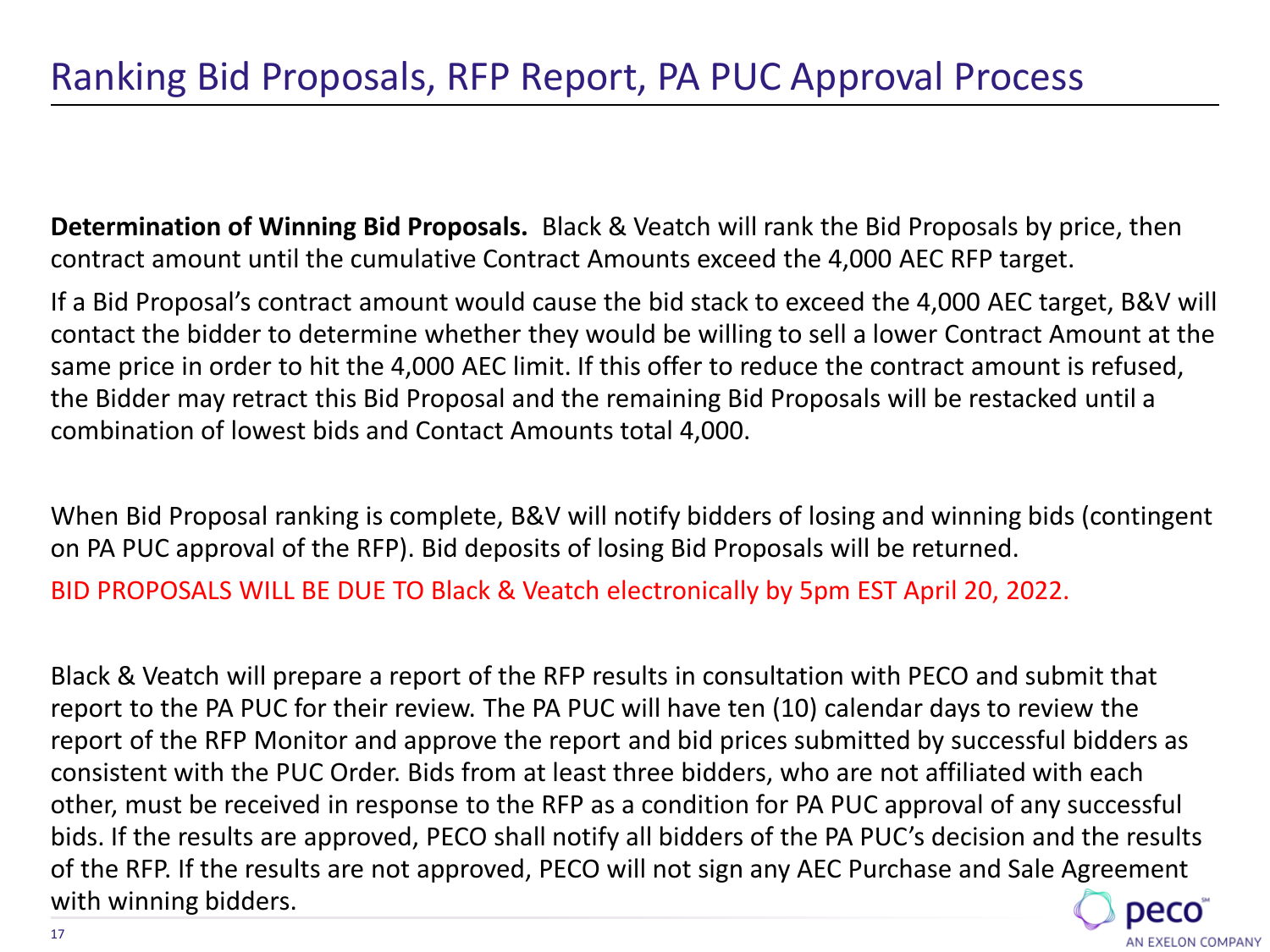*Upon Receipt of PA PUC Approval of the RFP, PECO will prepare Solar Alternative Energy Credit Purchase and Sale Agreements, which comply with the approved winning Bid Proposals and Bidder Applications. There are two forms of the Agreements, a Project version and an Aggregator version.* Both forms of these agreements can be found on [www.peco.com/solarrfp](http://www.peco.com/solarrfp)

**Potential bidders are strongly urged to review both the RFP and the AEC Purchase and Sale Agreement and to consult with counsel with respect to requirements and obligations under this RFP and the AEC Purchase and Sale Agreement.**

These form agreements are approved via the DSP V Order for use in this RFP and are NOT SUBJECT TO NEGOTIATION.

Article 6, Credit and Collateral Requirements, describes required collateral to be posted by winning bidders.

If the winning bidder is a project under development:

• If the Facility has not achieved Commercial Operation by the Effective Date, Seller shall post and thereafter maintain development security equal to two percent (2%) of the Nominal Contract Value upon execution of this Agreement. The Development Security shall be held by PECO as security for Seller meeting the Commercial Operation Date. The Development Security shall be in the form of either a cash deposit or a Letter of Credit as provided for in Section 6.5

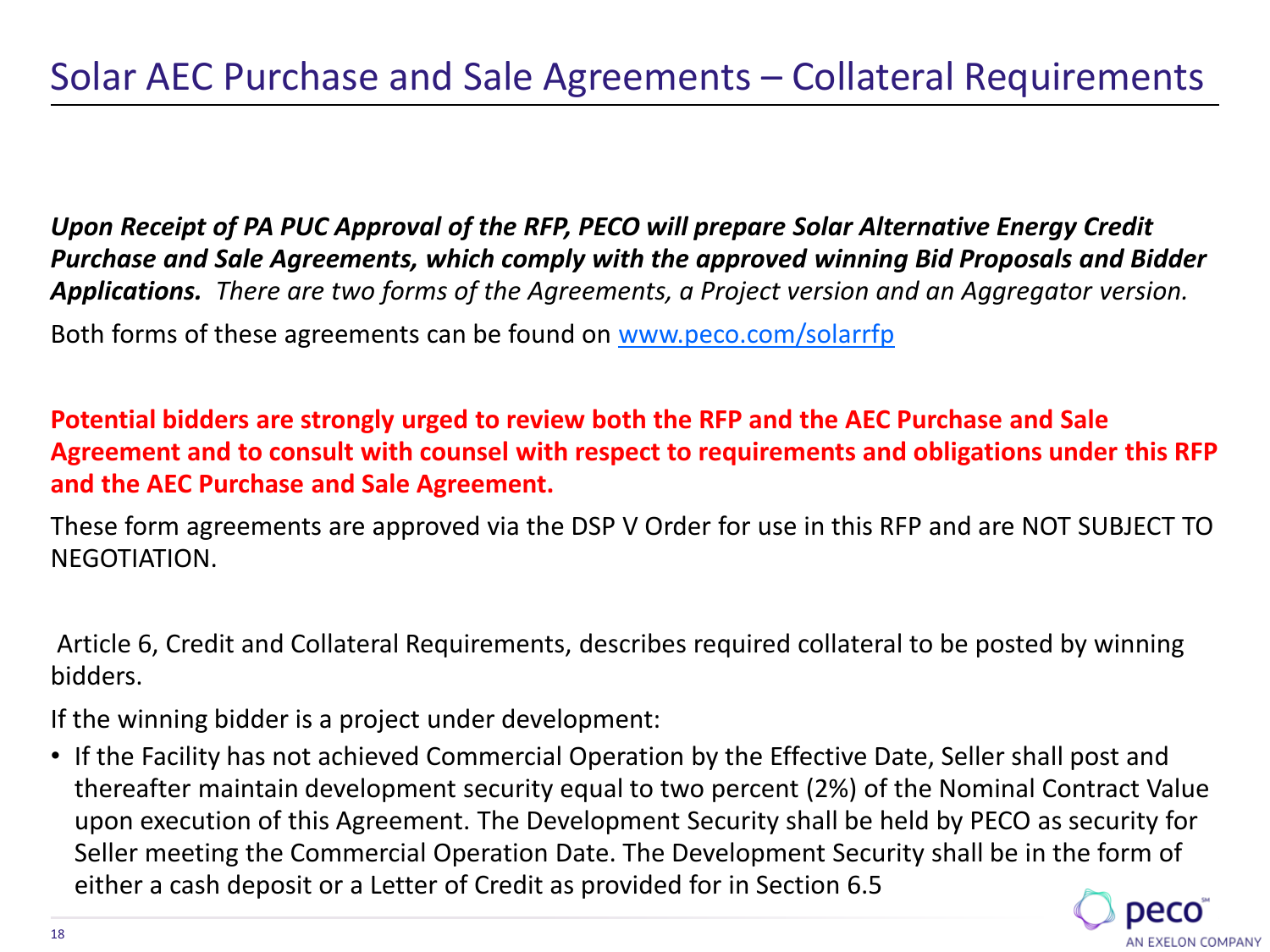**The Nominal Contract Value** is calculated as the Price per AEC x the annual Contract Amount x ten years.

For example, a contract for a winning bid of 3,000 AECs annually @ \$34.00 / AEC would have a Nominal Contract Value of \$34/AEC x 3,000 AECs/year x 10 years = \$1,020,000

For Aggregator agreements and Project agreements where the Project has achieved Commercial Operation, the Collateral Requirement is 5% of the Nominal Contract Value.

For the example above, 5% of \$1,020,000, or \$51,000 in cash or Letter of Credit would need held by PECO upon execution.

This collateral requirement would decline in 0.5% steps after each year of the 10 year agreement term has passed.

See next slide for the Credit Support Table which is Exhibit 6 of the Solar AEC Purchase and Sale Agreement

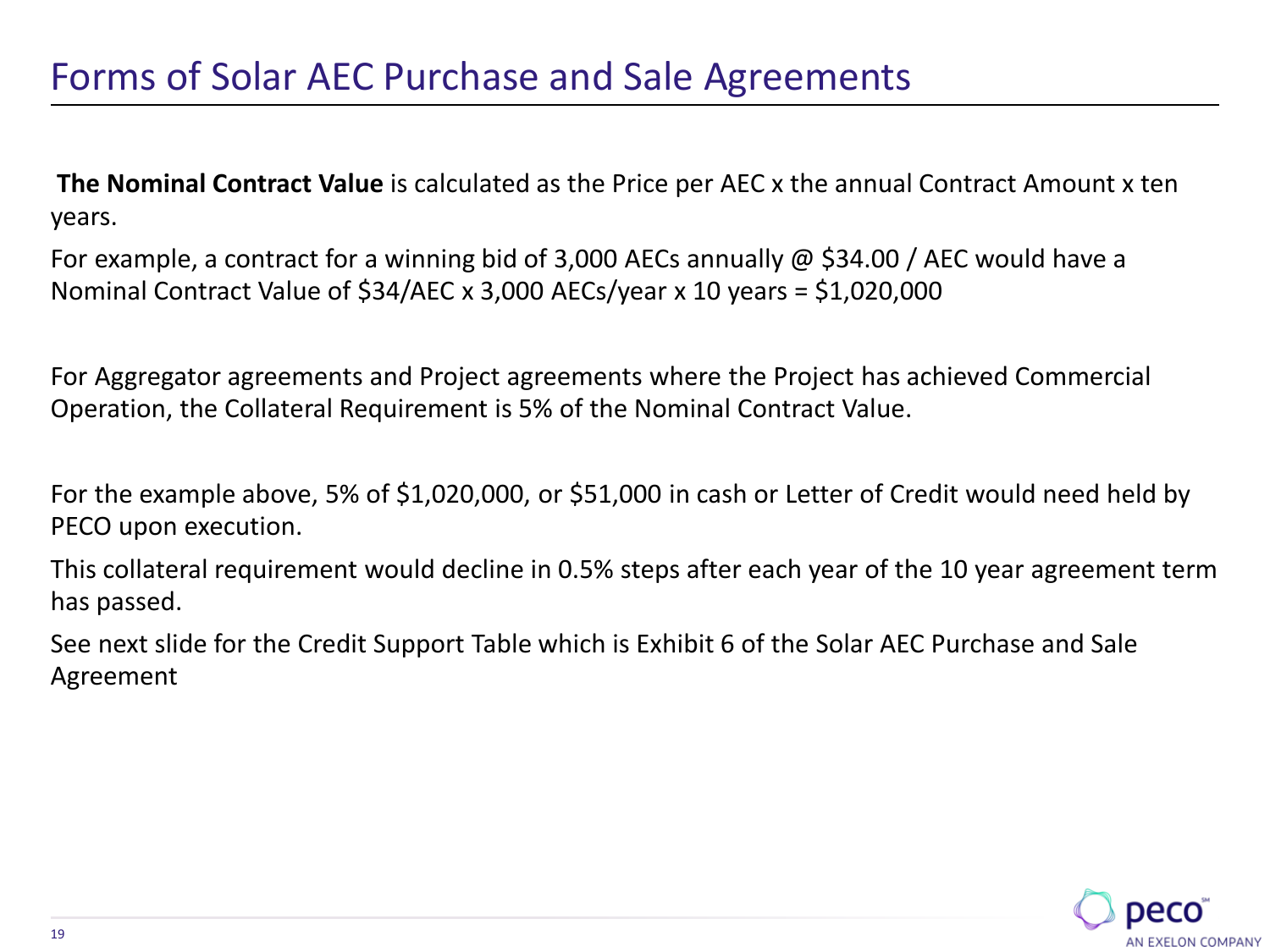## Solar AEC Purchase and Sale Agreement – Credit Support Requirement Table

#### **EXHIBIT 6**

#### **CREDIT SUPPORT REQUIREMENT**

Nominal Contract Value(\$)=Contract Amount (AECs/year) x Contract Price (\$/AEC) x 10 years

| Months Remaining in Term | Collateral Requirement for Credit Support |
|--------------------------|-------------------------------------------|
| Over 108                 | Nominal Contract Value x 5.0%             |
| 97 to 108                | Nominal Contract Value x 4.5%             |
| 85 to 96                 | Nominal Contract Value x 4.0%             |
| 73 to 84                 | Nominal Contract Value x 3.5%             |
| 61 to 72                 | Nominal Contract Value x 3.0%             |
| $49$ to $60$             | Nominal Contract Value x 2.5%             |
| 37 to 48                 | Nominal Contract Value x 2.0%             |
| 25 to 36                 | Nominal Contract Value x 1.5%             |
| 13 to 24                 | Nominal Contract Value x 1.0%             |
| 1 to 12                  | Nominal Contract Value x 0.5%             |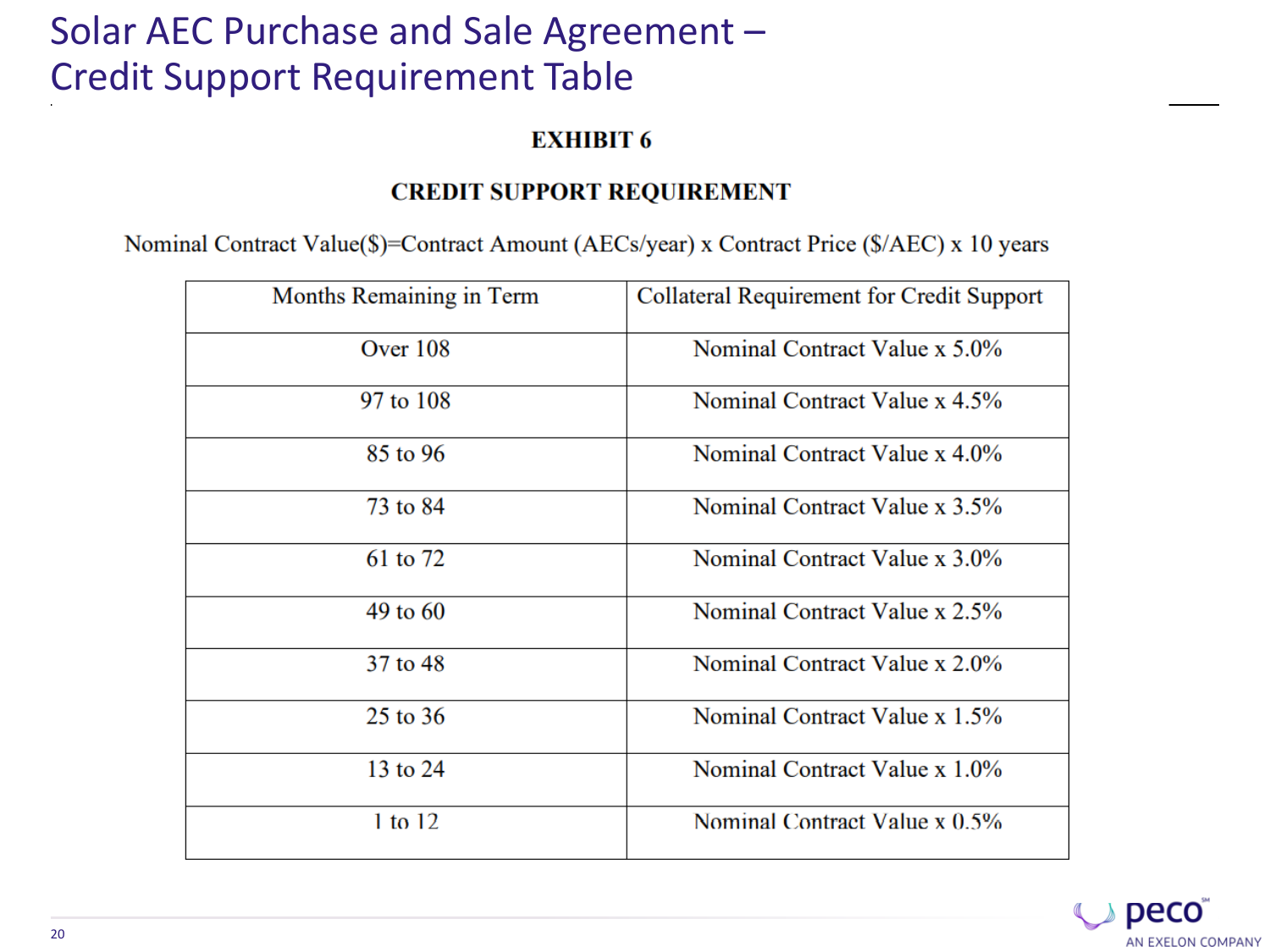## Delivery of AECs to PECO

### **Delivery of AECs by Seller.**

The Contract Year is the AEPS Reporting Year which runs from June 1 to May 31

Delivery by Aggregators can be made anytime during the Contract Year but half of the Contract Amount shall be delivered by Dec 1 + 40 days.

Payment is made after AECs have been transferred to PECO 's PJM GATS account.

For Projects, the Agreement allows for Replacement AECs if the project underproduces AECs and a provision to roll over Excess Production into the next Contract Year (See Article 3 of Agreement)